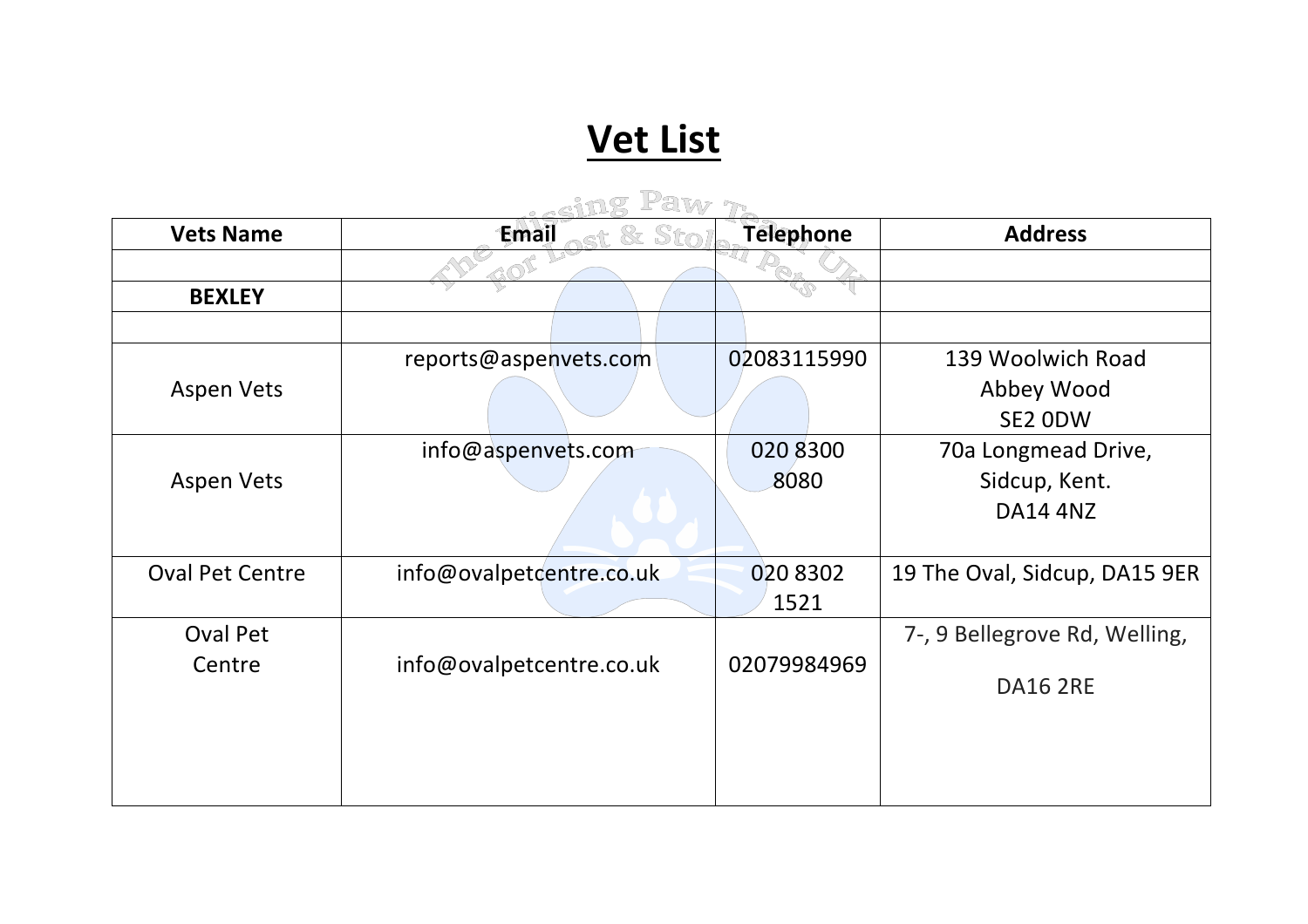| Pet Care Vet Surgery  | petcare@petcarevets.co.uk       | 01322 346173 | 355 Bexley Road, Erith, Kent,<br>DA8 3EZ |
|-----------------------|---------------------------------|--------------|------------------------------------------|
| Park Vets             | belvedere@parkyets.net          | 02083115250  | 19, Picardy Street, Belvedere,           |
|                       |                                 |              | Kent, DA17 5QQ                           |
| Park Vets             | footscray@parkvets.net          | 0208300      | 53-55 Maidstone Road,                    |
|                       |                                 | 8111         | Sidcup, Kent, DA14 5HB                   |
| <b>Companion Care</b> | Crayford@companioncare.co.uk    | 01322 621360 | Inside Pets at Home, Tower               |
|                       |                                 |              | Retail Park, Crayford, Kent,             |
|                       |                                 |              | DA14LD                                   |
| Vets 4 Pets           | sidcup@vets4pets.com            | 0208 304     | 278 Sherwood Park Avenue,                |
|                       |                                 | 3641         | Sidcup, Kent, DA15 9JN                   |
|                       |                                 |              |                                          |
| Medi Vets             | Sidcup.station.rd@medivet.co.uk | 0208 300     | 17 Station Road, Sidcup, Kent,           |
|                       |                                 | 1581         | <b>DA15 7EN</b>                          |
| Aspens                | info@aspenvets.com2             | 0208 300     | 70 Longmead Drive, Sidcup,               |
|                       |                                 | 8080         | Kent, DA14 4NZ                           |
| Medi Vets             | Sidcup.halfway.st@medivet.co.uk | 0208 850     | 294 Halfway Street, Sidcup,              |
|                       |                                 | 0306         | Kent, DA15 8DT                           |
| Medi Vets             | welling@medivet.co.uk           | 0208 303     | 122 Park View Road, Welling,             |
|                       |                                 | 2864         | <b>DA16 1SJ</b>                          |
|                       |                                 |              |                                          |
|                       |                                 |              |                                          |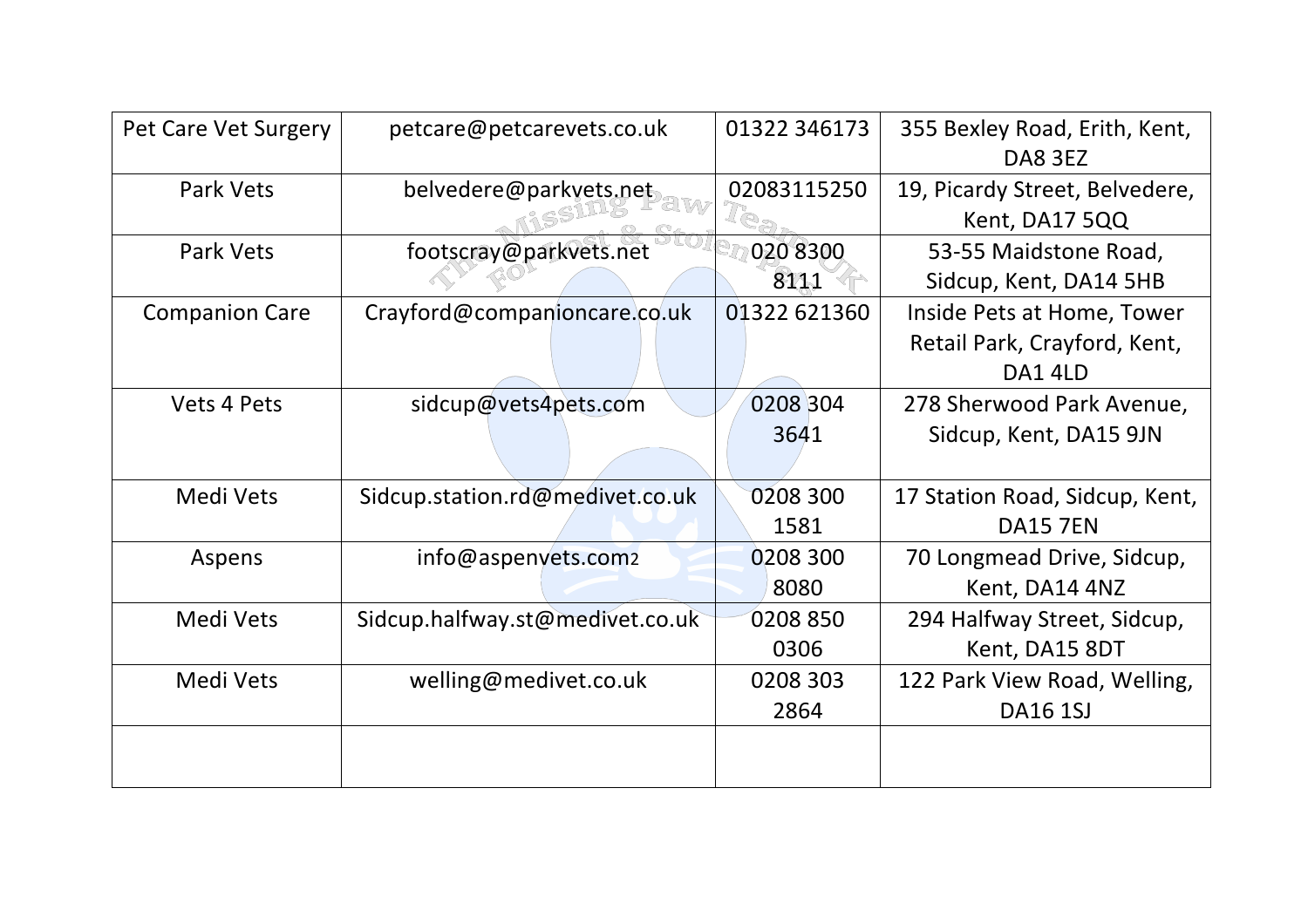| <b>GREENWICH</b>             |                               |             |                              |
|------------------------------|-------------------------------|-------------|------------------------------|
|                              |                               |             |                              |
| Medivet – Rod                | woolwich@medivet.co.uk        | 02088559977 | 171 Powis Street, Woolwich,  |
| Henry                        |                               |             | London, SE18 6JL             |
| <b>Animal Barrier Clinic</b> | wellpetclinic@btconnect.com   | 02082936580 | 32 Hardens Manor Way,        |
|                              |                               |             | Eastmoor Place, London SE7   |
|                              |                               |             | 8LP                          |
| <b>PDSA</b>                  | thamesmead.pah@pdsa.org.uk    | 02083116695 | The Freda Powell Centre, 1C  |
|                              |                               |             | Eynsham Drive, London SE2    |
|                              |                               |             | 9RQ                          |
| Charlton Vets 4 pets         | charlton@vets4pets.com        | 02082691440 | Inside Pets at Home, Bugsby  |
|                              |                               |             | Way, London SE7 7TZ          |
|                              |                               |             |                              |
|                              |                               |             |                              |
| The Animal Clinic            | reception@animal-clinic.co.uk | 02083193033 | 154 Shooters Hill Rd, London |
|                              |                               |             | SE3 8RP                      |
|                              |                               |             |                              |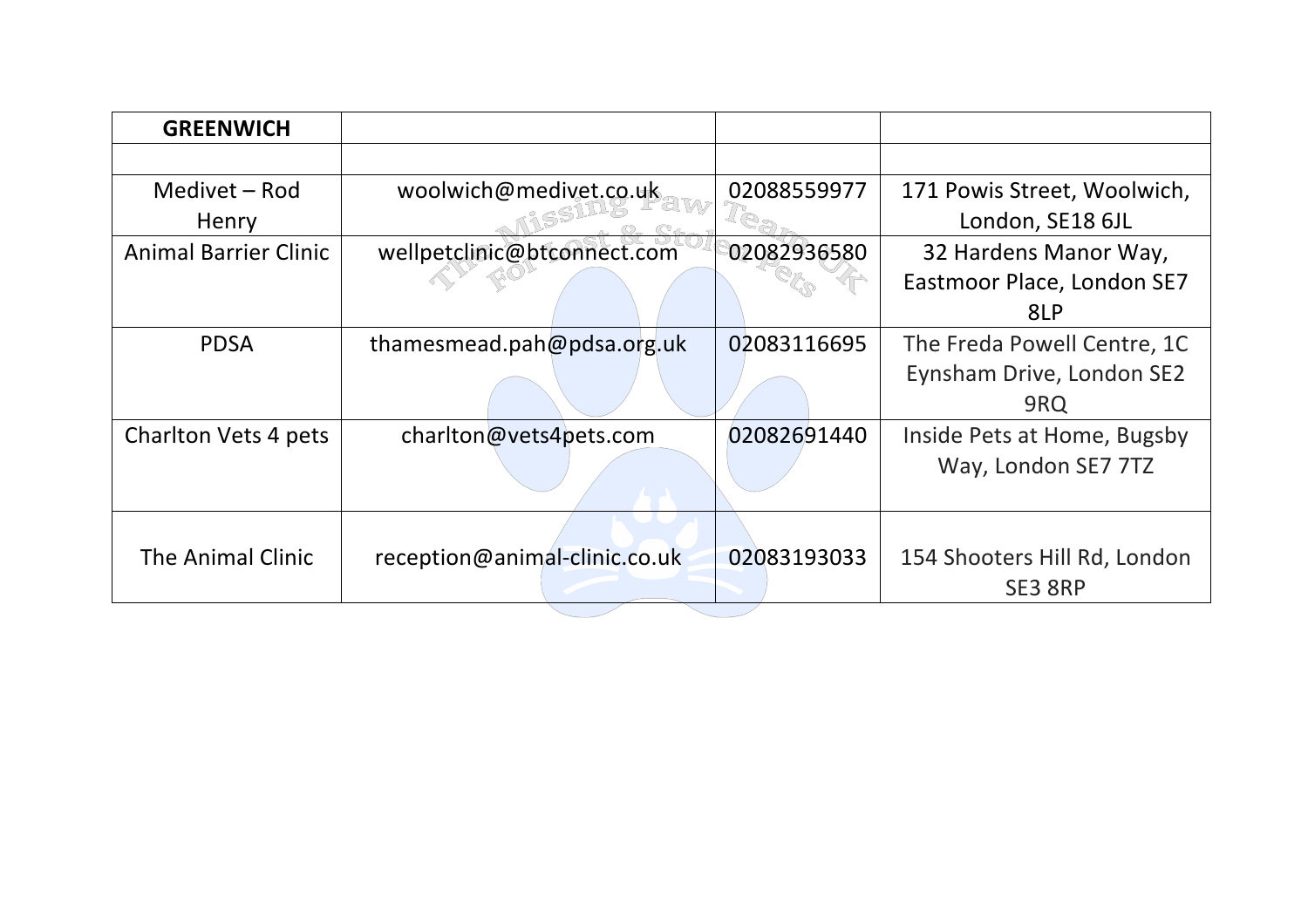|                           |                                  |               | 8a Joyce Dawson      |
|---------------------------|----------------------------------|---------------|----------------------|
| <b>Goddard Vet</b>        | thamesmead@goddardvetgroup.co.uk | 02083115407   | Way                  |
| Group                     |                                  |               | Thamesmead           |
|                           |                                  |               | London               |
|                           |                                  |               | <b>SE28 8RA</b>      |
|                           |                                  |               |                      |
| <b>Passey Place Vets</b>  | passey.place@virgin.net          | 02088503206   | 24 Passey Pl, London |
|                           |                                  |               | SE9 5DQ              |
| ParkVets                  | eltham@parkvets.net              | 02088597914   | 65 Well Hall Rd,     |
|                           |                                  |               | Eltham, London SE9   |
|                           |                                  |               | 6SZ                  |
| <b>Oval Pet Centre</b>    | info@ovalpetcentre.co.uk         | 02034176433   | 515 Westhorne Ave,   |
|                           |                                  |               | London SE9 6DJ       |
| Medi Vets                 | greenwich@medivet.co.uk          | 0208 853 0461 | 15a Greenwich        |
|                           |                                  |               | South Street,        |
|                           |                                  |               | London, SE10 8NW     |
| Vets4pets                 | blackheath@vets4pets.com         | 0208 692 4375 | 100 Blackheath       |
|                           |                                  |               | Road, London, SE10   |
|                           |                                  |               | 8DA                  |
|                           |                                  |               |                      |
| <b>Blackheath</b>         | reception@blackheathvets.co.uk   | 0208 858 5151 | 105 Humber Road,     |
| <b>Veterinary Surgery</b> |                                  |               | London, SE3 7LW      |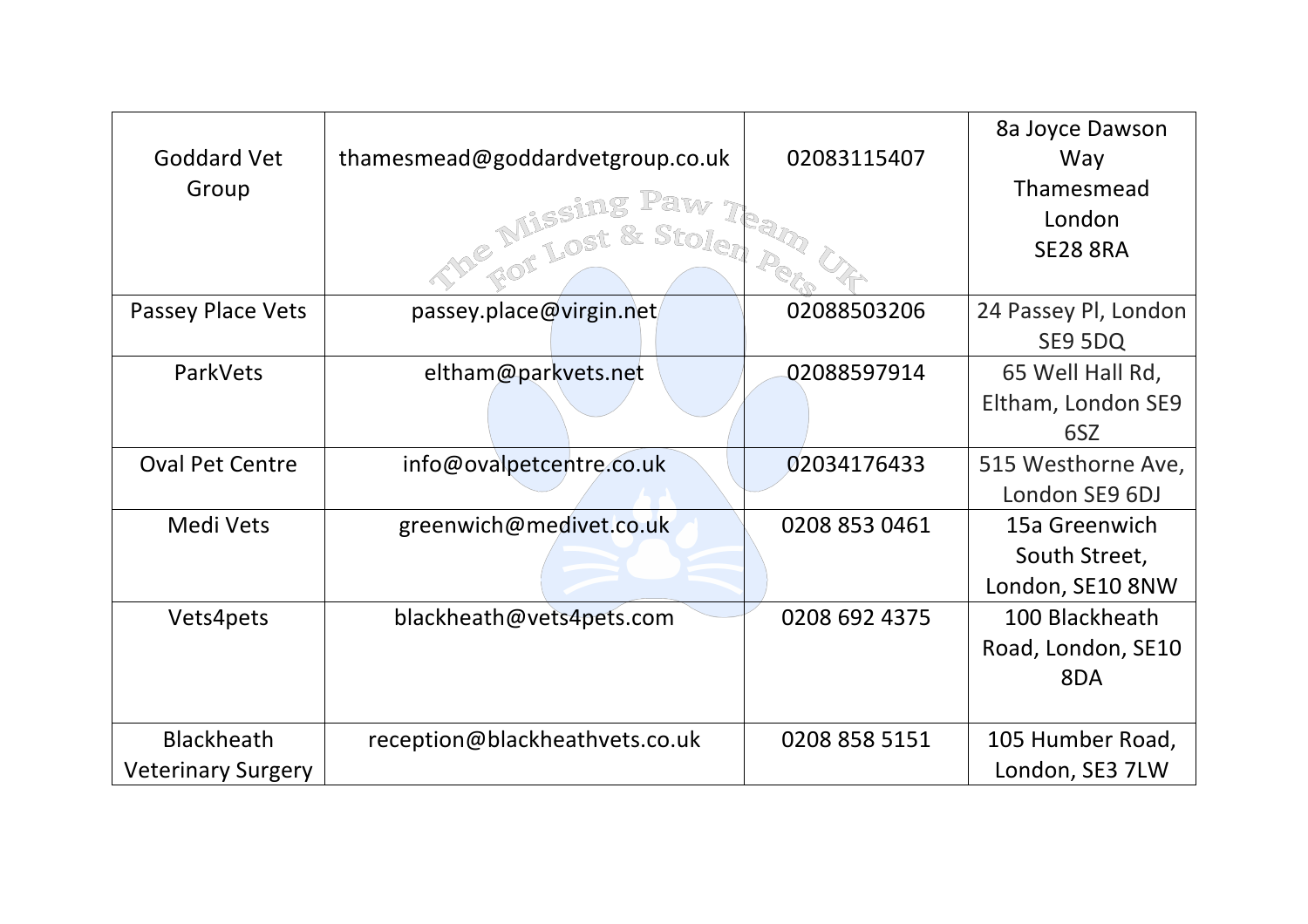| <b>CATFORD</b>           |                                |               |                                        |
|--------------------------|--------------------------------|---------------|----------------------------------------|
|                          |                                |               |                                        |
| <b>Medivets</b>          | catford@medivet.co.uk          | 0208 697 0857 | 4 Ringstead Road,<br>London, SE6 2BN   |
| Allpets                  | allpetscatford@aol.com         | 0208 690 3638 | 10 Bromley Road,<br>London, SE6 2TP    |
|                          |                                |               |                                        |
| <b>LEWISHAM</b>          |                                |               |                                        |
|                          |                                |               |                                        |
| <b>Beresford Capps</b>   | info@vetsonthe.net             | 0208 318 1020 | 159-161 Lee High<br>Road, London, SE13 |
|                          |                                |               | 5PF                                    |
| John Hankinson           | info@johnhankinsonvet.co.uk    | 0208 692 3030 | 9 Shardeloes Road,                     |
| <b>Veterinary Clinic</b> |                                |               | London, SE14 6NZ                       |
| Ltd                      | hankinsonreception@yahoo.co.uk |               |                                        |
| <b>PDSA Pet Aid</b>      |                                | 0208 691 0577 | 6 Amersham Vale,                       |
|                          |                                |               | London, SE14 6LD                       |
| <b>Burnt Ash</b>         |                                | 0208 857 6888 | 146 Burnt Ash Hill,                    |
| <b>Veterinary Clinic</b> |                                |               | London, SE12 OHU                       |
| Kika's Vet               |                                | 0208 318 1020 | Lee High Road,                         |
|                          |                                |               | London, SE13 5PF                       |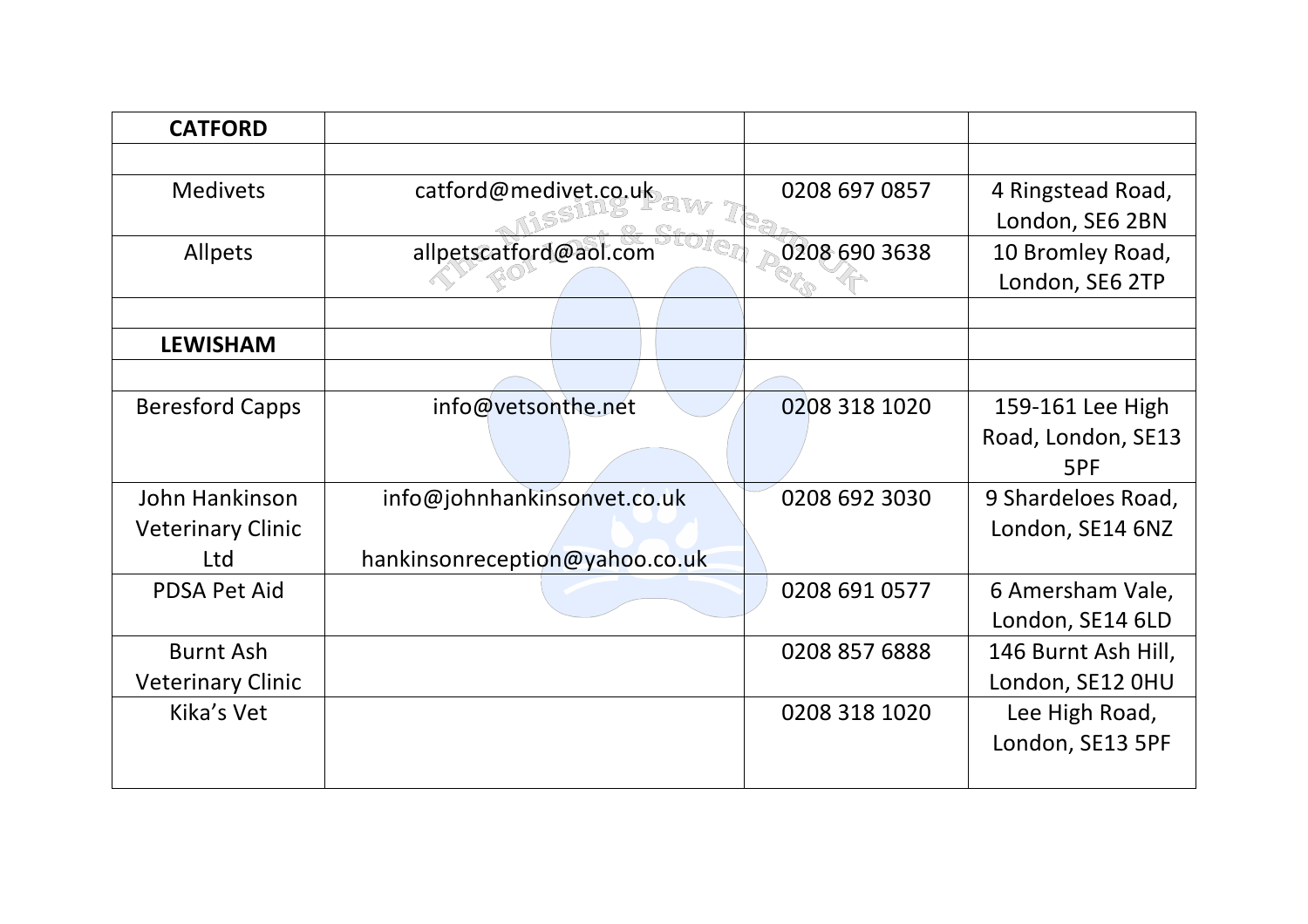| <b>Mayow Veterinary</b> | enquiries@mayowvets.co.uk      | 0208 659 4496 | 48 Mayow Road,       |
|-------------------------|--------------------------------|---------------|----------------------|
| Surgery                 |                                |               | London, SE26 4JA     |
| <b>The</b>              | info@theneighbourhoodvet.co.uk | 0208 299 2388 | 1 Stondon Park,      |
| Neighbourhood           | $\&$ Stol                      |               | London, SE23 1LB     |
| Vet                     |                                |               |                      |
|                         |                                |               |                      |
| <b>Southwark</b>        |                                |               |                      |
|                         |                                |               |                      |
| Vets4pets               | oldkentroad@vets4pets.com      | 0207 231 3139 | Cantium Retail Park, |
|                         |                                |               | 518 Old Kent Road,   |
|                         |                                |               | London, SE1 5BA      |
| Medivet                 | Surrey.quays@medivet.co.uk     | 0207 237 1881 | 156 Lower Road,      |
|                         |                                |               | Surrey Quays,        |
|                         |                                |               | London, SE16 2UG     |
|                         |                                |               |                      |
|                         |                                |               |                      |
| <b>DARTFORD</b>         |                                |               |                      |
|                         |                                |               |                      |
| <b>Park Vets</b>        | swanley@parkvets.net           | 01322 665916  | Park Road industrial |
|                         |                                |               | Estate, Park Road,   |
|                         |                                |               | Swanley, BR8 8AH     |
|                         |                                |               |                      |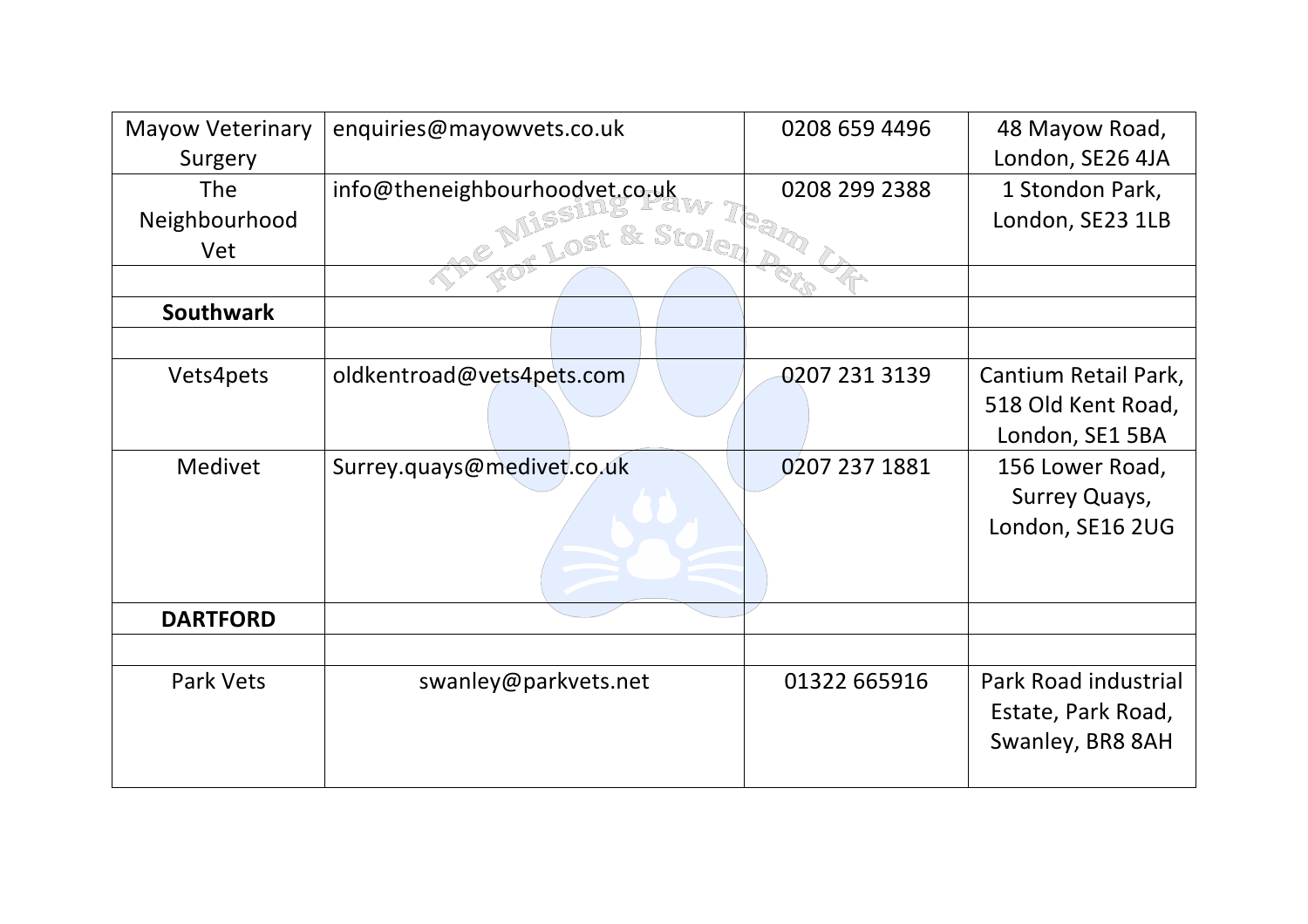| Easipetcare            | dartford@easipetcare.com     | 01322 223447 | 2 Kent Road,               |
|------------------------|------------------------------|--------------|----------------------------|
|                        |                              |              | Dartford, Kent DA1         |
|                        |                              |              | 2DA                        |
| <b>Medivet</b>         | enquries@medivet.co.uk       | 01322 897977 | <b>Enterprise House, 8</b> |
|                        |                              |              | Essex Road,                |
|                        |                              |              | Dartford, DA1 2AU          |
| <b>Mead Veterinary</b> | admin@meadvets.com           | 01322 223311 | Mead Road,                 |
| Centre                 |                              |              | Dartford, Kent DA1         |
|                        |                              |              | 2RH                        |
| <b>SEVENOAKS</b>       |                              |              |                            |
|                        |                              |              |                            |
| Cootes veterinary      | info@cootes.org.uk           | 01444 242434 | Gatehouse Lane,            |
| Centre                 |                              |              | <b>Burgess Hill, RH15</b>  |
|                        |                              |              | 9XD                        |
| Elands veterinary      | vets@elandsvet.co.uk         | 01732 452333 | London Road,               |
| Clinic                 |                              |              | Dunton Green,              |
|                        |                              |              | Sevenoaks, TN13            |
|                        |                              |              | 2TE                        |
| <b>Medivet</b>         | west.kingsdown@medivet.co.uk | 01474 852661 | London Road, West          |
|                        |                              |              | Kingsdown,                 |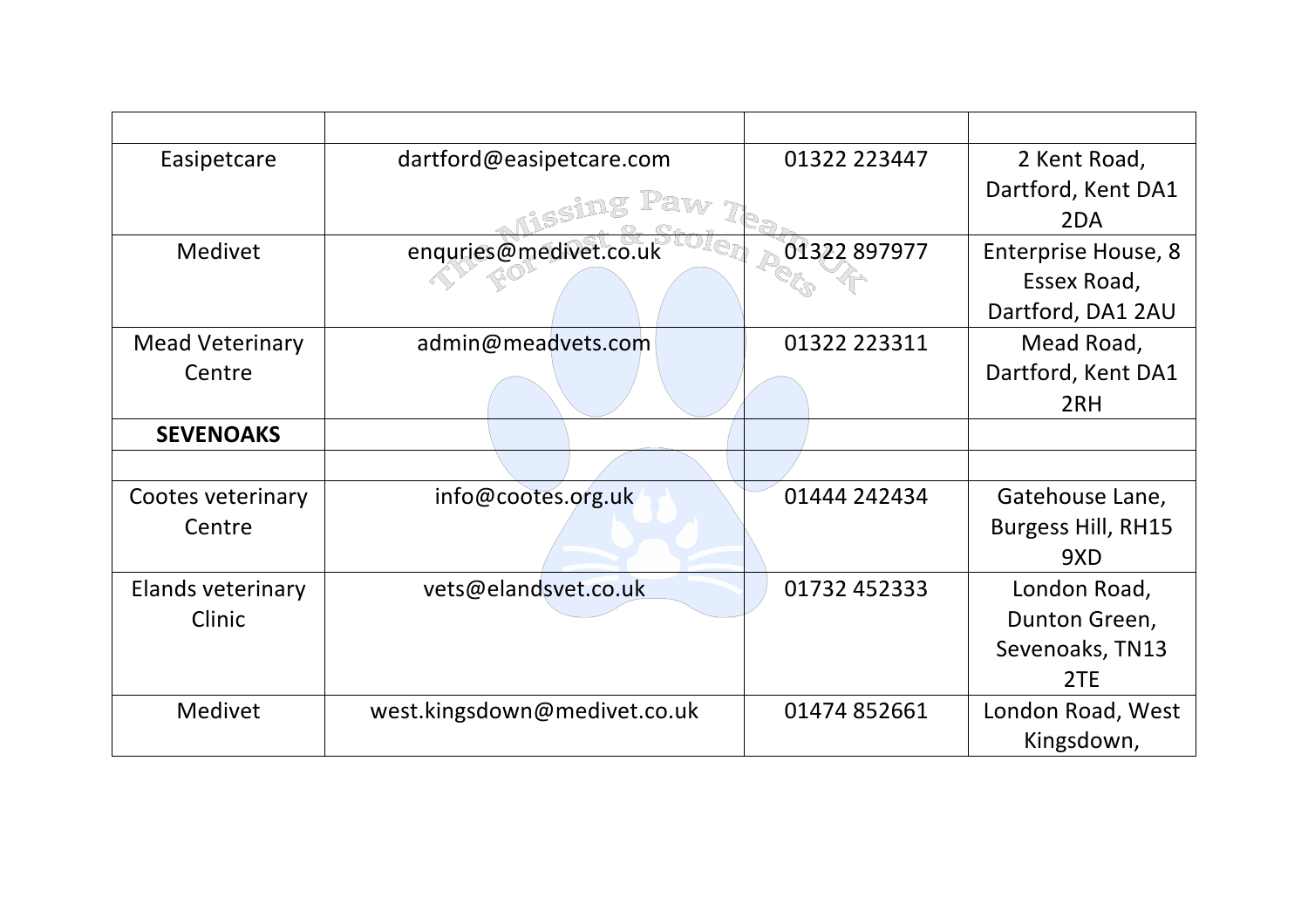|                            |                                    |              | Sevenoaks, TN15<br>6EX  |
|----------------------------|------------------------------------|--------------|-------------------------|
|                            |                                    |              |                         |
| Meopham                    | enquiries@meophamvets.co.uk        | 01474815333  | Wrotham Road,           |
| <b>Veterinary Hospital</b> |                                    |              | Meopham,                |
|                            |                                    |              | Gravesend, DA13         |
|                            |                                    |              | 0QG                     |
| <b>Pennard Vets</b>        | boroughgreen@pennardvetgroup.co.uk | 01732 452344 | 5 Eardley Road,         |
|                            |                                    |              | Sevenoaks, TN13         |
|                            |                                    |              | 1XY                     |
| <b>Sevenoaks</b>           | enquiries@meophamvets.co.uk        | 01732 740999 | 104 Seal Road,          |
| <b>Veterinary Surgery</b>  |                                    |              | Sevenoaks, TN14         |
|                            |                                    |              | 5AU                     |
| <b>Vets4Pets</b>           | sevenoaks@vets4pets.com            | 01732 450743 | Inside PAH,             |
|                            |                                    |              | <b>Riverside Retail</b> |
|                            |                                    |              | Park, Old Otford        |
|                            |                                    |              | Road, TN14 5EW          |
|                            |                                    |              |                         |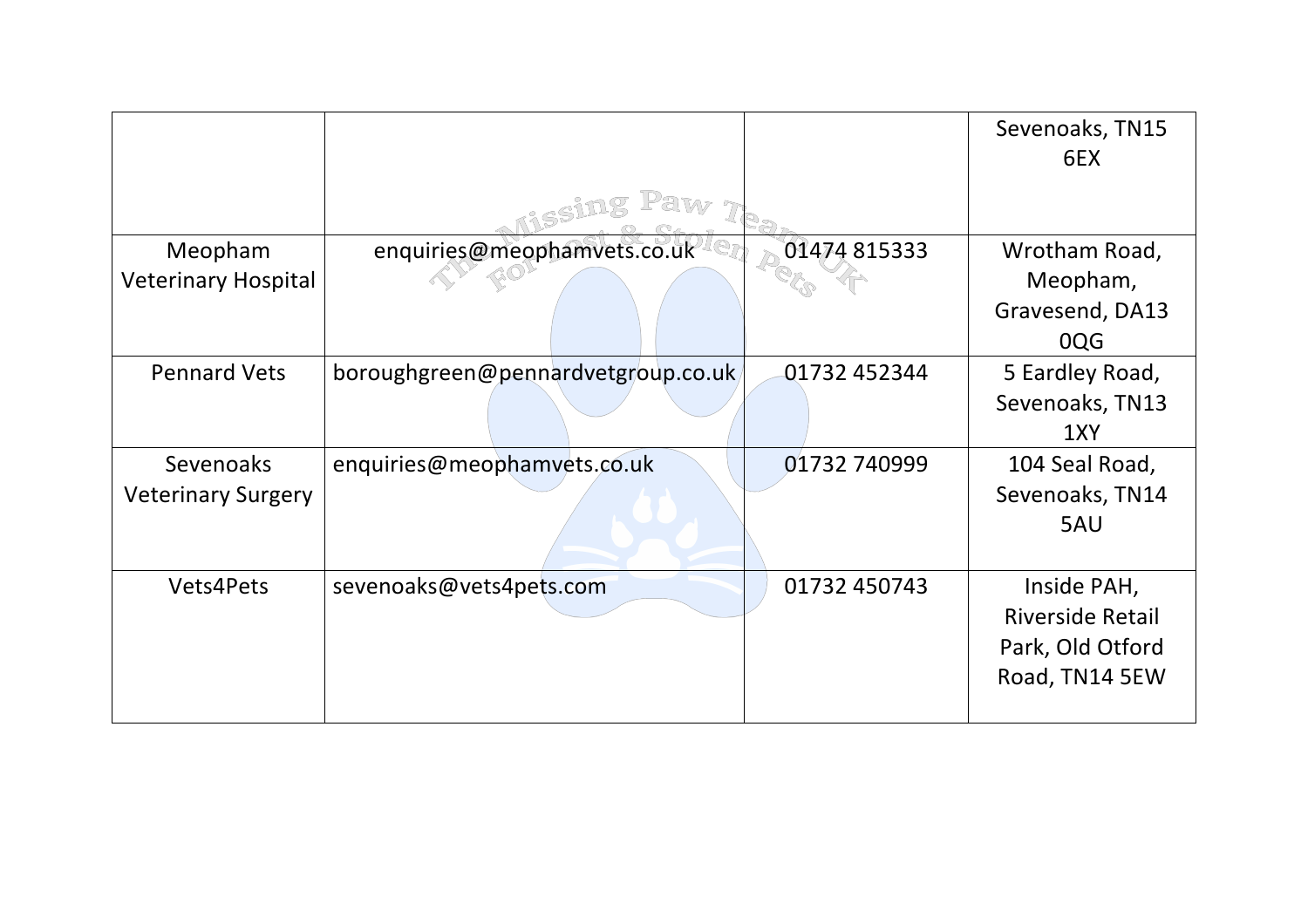| <b>West Point</b>        | office@westpointfarmvets.co.uk  | 01959 564383 | Park Farm Stables,    |
|--------------------------|---------------------------------|--------------|-----------------------|
| <b>Veterinary Group</b>  |                                 |              | Park Farm, Brasted,   |
|                          |                                 |              | <b>TN16 1LL</b>       |
| Medivet                  | Biggin.hill@medivet.co.uk       | 01959 541153 | Darwin Vet Ceiggin    |
|                          | & Stolen<br>E LOST              |              | Hill, Westerham,      |
|                          |                                 |              | <b>TN163LJ</b>        |
| <b>Elands Veterinary</b> |                                 | 01732 761650 | 1 High Street,        |
| Clinic                   |                                 |              | Sevenoaks TN15        |
|                          |                                 |              | 6NB                   |
| <b>Pennards Vets</b>     | sevenoaks@pennardvetgroup.co.uk | 01732882232  | 36 Western Road,      |
|                          |                                 |              | Borough Green,        |
|                          |                                 |              | Sevenoaks, TN15       |
|                          |                                 |              | 8AG                   |
|                          |                                 |              |                       |
| <b>GRAVESEND</b>         |                                 |              |                       |
|                          |                                 |              |                       |
| Vets4pets                | Gravesend@vets4pets.com         | 01474 546900 | Imperial Retail Park, |
|                          |                                 |              | Thames way,           |
|                          |                                 |              | Gravesend, DA11       |
|                          |                                 |              | 0DQ                   |
|                          |                                 |              |                       |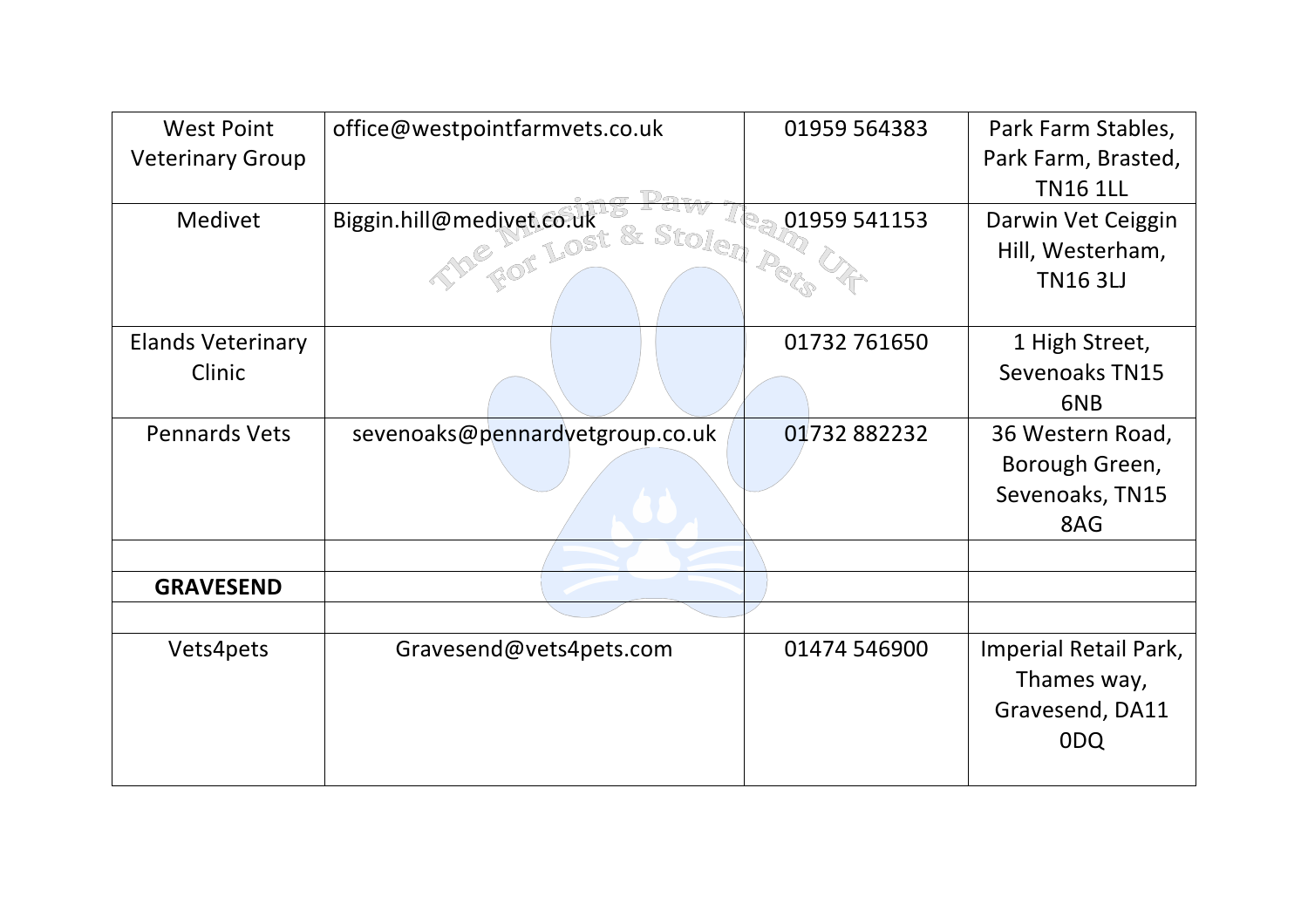| <b>Medivet</b>            | gravesend@medivet.co.uk     | 01474 352793 | 144 Parrock Street, |
|---------------------------|-----------------------------|--------------|---------------------|
|                           |                             |              | Gravesend, DA12     |
|                           |                             |              | 1EY                 |
| Medway                    | medwayparkvets@gmail.com    | 01634 570530 | 46 Watling Street,  |
| <b>Veterinary Centre</b>  |                             |              | Gillingham, ME7     |
|                           |                             |              | 2YN                 |
| <b>Shrubbery Vet</b>      |                             | 01474 873370 | 5 The Link,         |
| Centre                    |                             |              | Longfield, DA3 8HG  |
|                           |                             |              |                     |
| Swanscombe                | enquiries@meopamvets.co.uk  | 01322 381999 | 41-43 Swanscombe    |
| <b>Veterinary Surgery</b> |                             |              | Street,             |
|                           |                             |              | Swanscombe, DA10    |
|                           |                             |              | 0 <sub>BQ</sub>     |
| The Shrubbery             | shrubberyvets@hotmail.com   | 01474 333141 | 65 Perry Street,    |
| <b>Veterinary Centre</b>  |                             |              | Northfleet, DA11    |
|                           |                             |              | 8RD                 |
|                           |                             |              |                     |
| <b>ORPINGTON</b>          |                             |              |                     |
|                           |                             |              |                     |
| <b>Allpets Veterinary</b> | info@allpetsvetclinic.co.uk | 01689 834109 | 10 Station Square,  |
| Clinic                    |                             |              | Petts wood, BR5     |
|                           |                             |              | 1NA                 |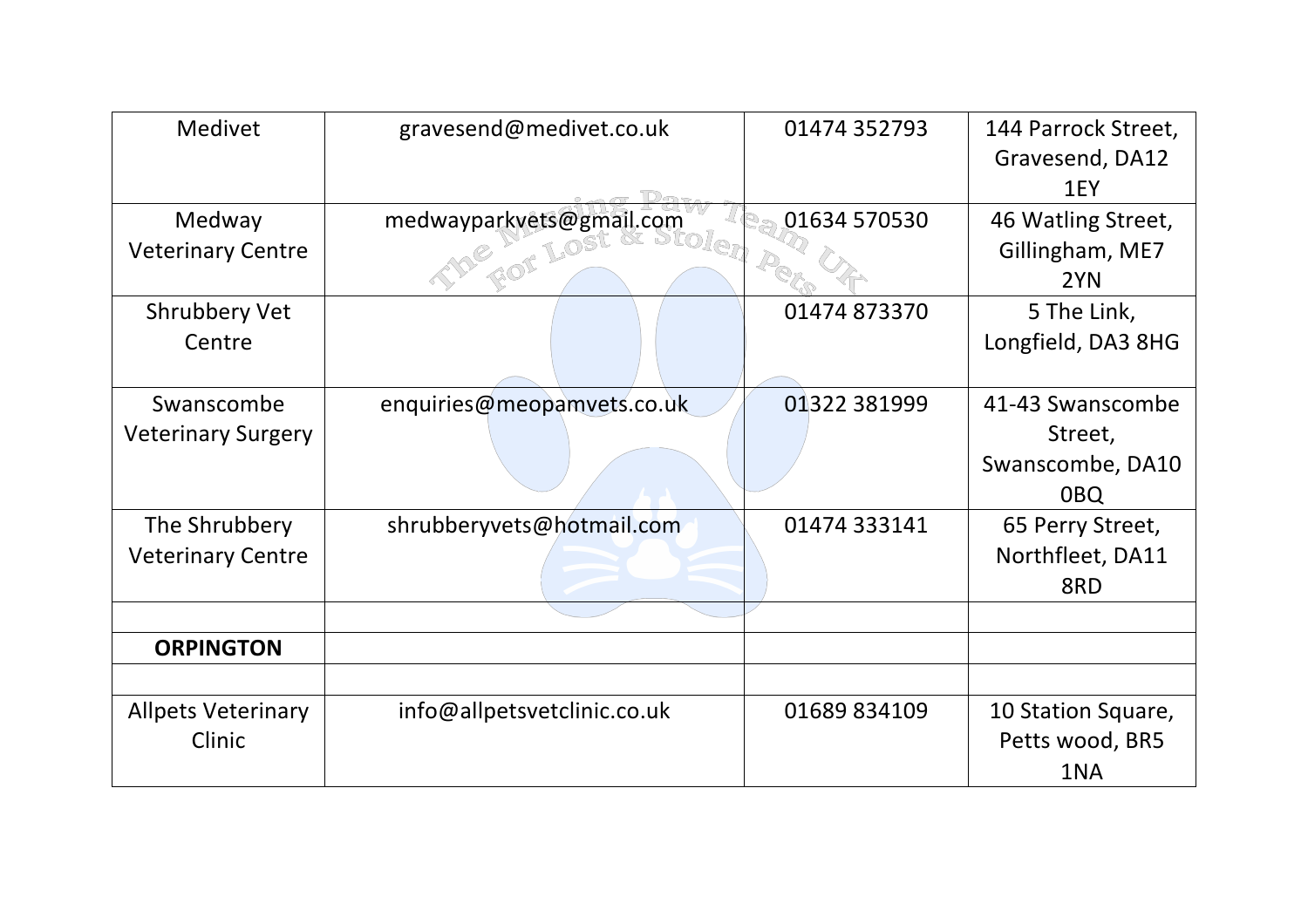| Parkvets                    | pettswood@parkvets.net    | 01689867810   | 88 Crofton Lane,   |
|-----------------------------|---------------------------|---------------|--------------------|
| Pettswood                   |                           |               | Orpington, BR5 1HD |
| <b>Andersons Vets</b>       | enquiries@andersonvet.com | 01689822607   | 28 Station Road,   |
|                             |                           |               | Orpington, BR6 OSA |
| <b>Ashmore Vets</b>         | Info@ashmorevets.co.uk    | 01689855840   | 59 High            |
|                             |                           |               | Street, Green St   |
|                             |                           |               | Green, Orpington,  |
|                             |                           |               | BR6 6BQ            |
| <b>All Creatures Clinic</b> | Allcreatures51@aol.co.uk  | 01689856220   | 51 Windsor Drive,  |
|                             |                           |               | Orpington, BR6 6EY |
| <b>Bromley</b>              |                           |               |                    |
|                             |                           |               |                    |
| <b>Ark Veterinary</b>       |                           | 0208 467 0600 | 32 Park            |
| Surgery                     |                           |               | Road, Chislehurst, |
|                             |                           |               | <b>BR7 5AY</b>     |
| A R Garton                  | gartonvet@gmail.com       | 0208 777 4803 | Southcroft Avenue, |
|                             |                           |               | West Wickham, BR4  |
|                             |                           |               | 9LB                |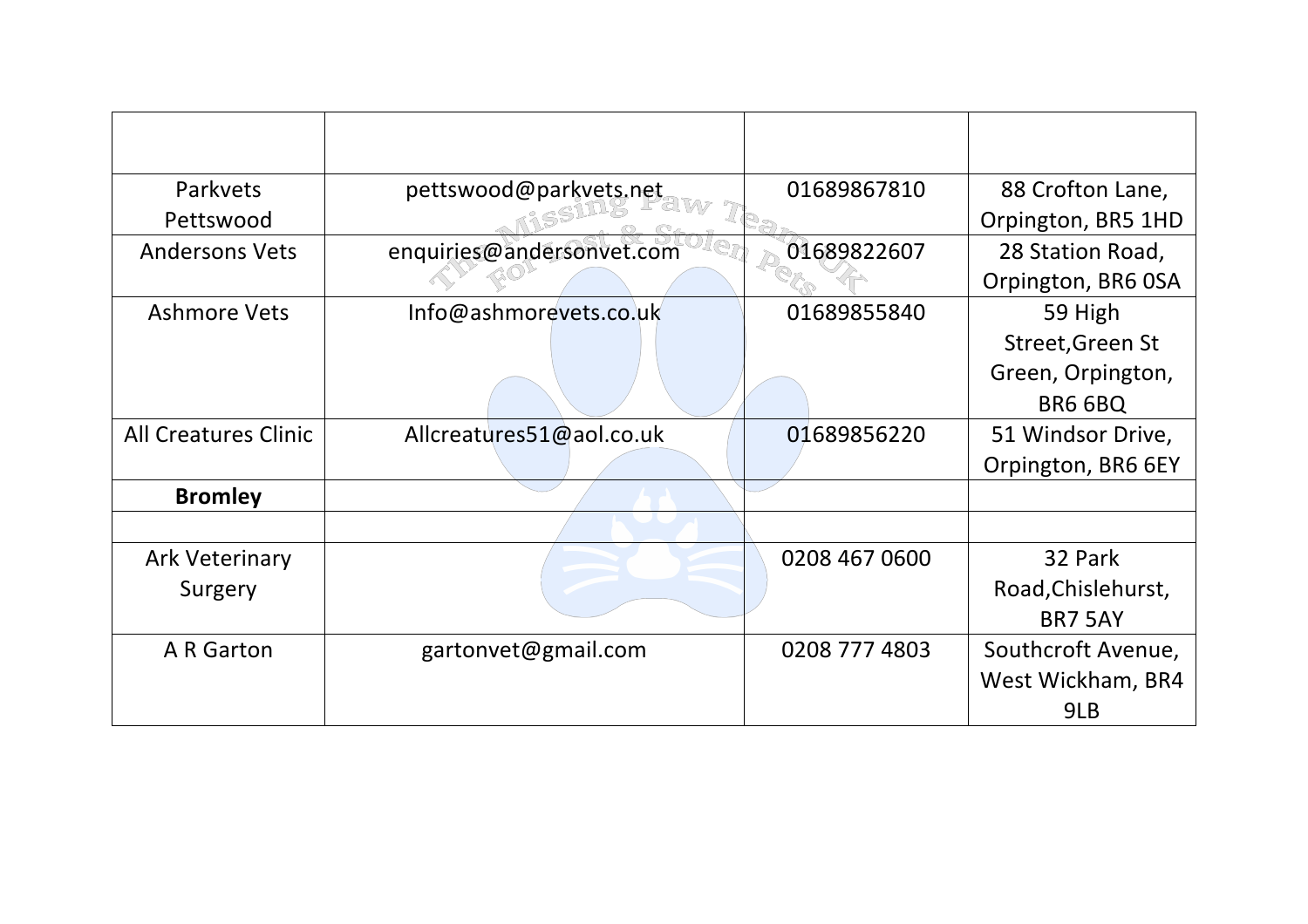| Andersons                 | Info@andersonsvets.co.uk   | 0208 290 1698 | The GateHouse, 132  |
|---------------------------|----------------------------|---------------|---------------------|
| <b>Veterinary Surgery</b> |                            |               | Burnt Ash Lane,     |
|                           |                            |               | Bromley, BR1 5AF    |
| <b>Bromley Common</b>     | bromleyvets@googlemail.com | 0208 460 7222 | 125 Bromley         |
| <b>Vets</b>               |                            |               | Common, BR2 9RJ     |
| <b>Eden Park</b>          |                            | 0208 658 2300 | 438 Upper Elmers    |
| <b>Veterinary Surgery</b> |                            |               | End Road,           |
|                           |                            |               | Beckenham, BR3      |
|                           |                            |               | 3HQ                 |
| Laurels Veterinary        |                            | 0208 460 2033 | 1 Homefield Road,   |
| Centre Ltd                |                            | 0208 466 6065 | Bromley, BR1 3AW    |
|                           |                            |               |                     |
| <b>Medivets</b>           | enquries@medivet.co.uk     | 0208 650 2003 | 8 Foxgrove Road,    |
|                           |                            |               | Beckenham, BR3      |
|                           |                            |               | 5AT                 |
| Parkvets Bromley          | bromley@parkvets.net       | 0208 619 0973 | 28 Chatterton Road, |
|                           |                            |               | Bromley, BR2 9QN    |
| Parkvets                  | Chislehurst@parkvets.net   | 0208 295 1100 | 70 High Street,     |
| Chislehurst               |                            |               | Chislehurst, BR7    |
|                           |                            |               | 5AQ                 |